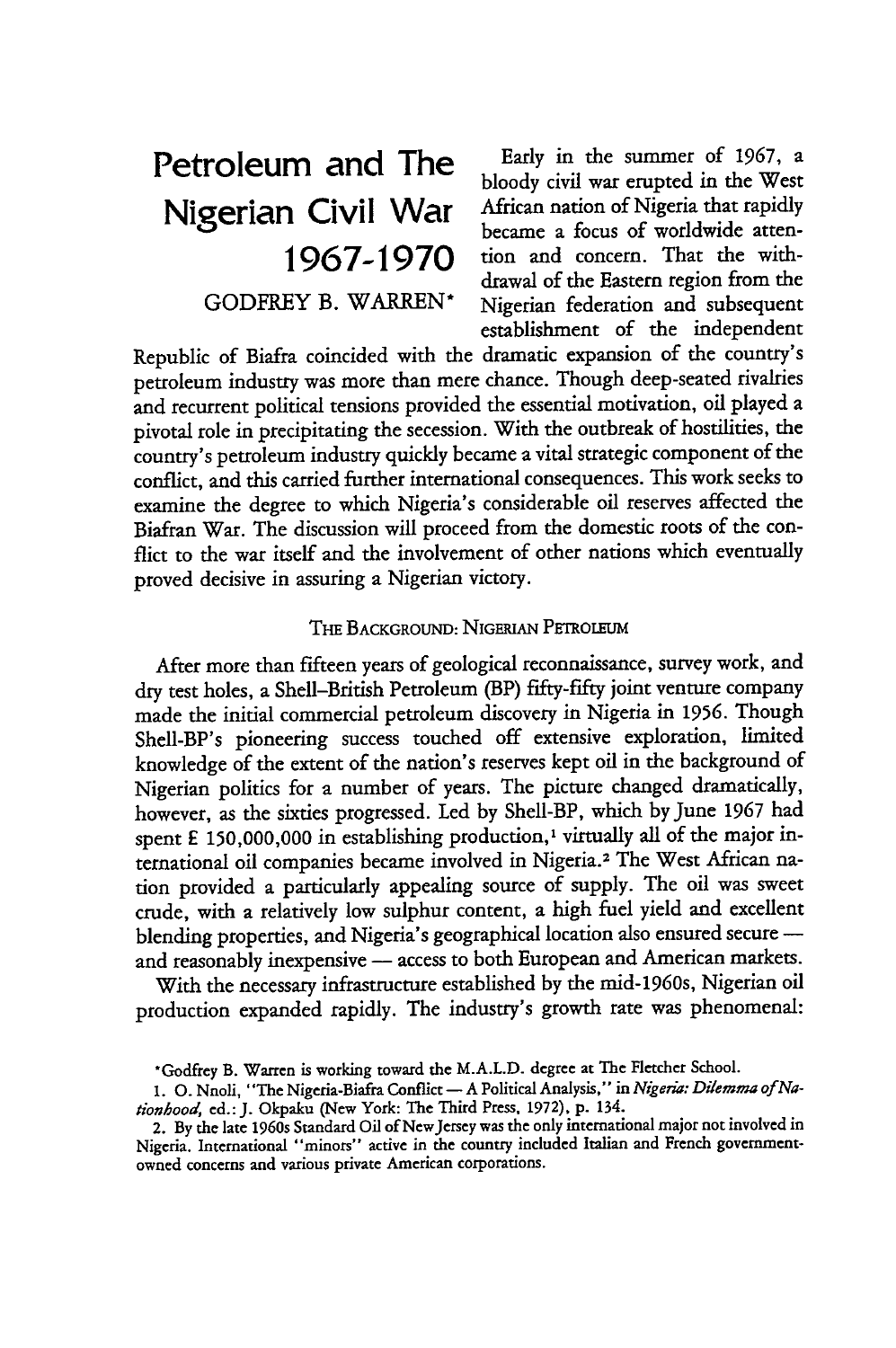NIGERIAN CIVIL WAR

worth only £ **1** million in 1958, oil exports reached **£** 92 million by 1966 with a **E** 43.4 million net contribution to the nation's balance of payments (including an allowance for service payments and net capital inflow for continued development).3 With the value of Nigeria's oil exports increasing at an annual rate of **28** percent between 1958 and 1966, 4 petroleum development was dearly the major structural change in the country's economy in the decade before the war. While oil had previously generated little political attention, impressive projections soon established it as a factor from both the economic and the political perspective:

Any relative disinterest in petroleum that remained in 1965 came to an abrupt halt when the Federal Prime Minister in a statement to the Chamber of Commerce and the Federal Minister of Finance in his annual budget address spoke optimistically about the balance of payments impact that oil production would have in Nigeria. Political feelings about petroleum changed from apathy to euphoria. <sup>5</sup>

# THE POLITICAL ORIGINS OF THE WAR

The emerging recognition of the political benefits of petroleum-based development coincided with an intensification of Nigeria's chronic internal tensions. Though the federal structure adopted by Nigeria at independence constituted an attempt to place the nation on a solid economic and political foundation, it had been continually jeopardized **by** the natural rivalry that developed among the three major ethnic groups.<sup>6</sup> The idea of a single, unified Nigerian state was never fully accepted **by** a substantial portion of the population. Instead, overriding ethnic loyalties evolved which contributed to a sharp sense of separation between regions.7 As inter-regional rivalries deepened, each group became increasingly concerned with its own welfare and autonomy. An army revolt in January 1966 placed a predominantly Ibo government in power in Lagos and effectively shattered the delicate political balance that had existed between North and East since independence. Hausa fears of political and

**<sup>3.</sup>** Proven Nigerian reserves in 1966 were placed at 400 million tons, probable at 600 million, and possible at 1200 million. V. P. Diejomaoh, "The Economics of the Nigerian Conflict," in *Nigeria: Dilemma ofNationhood,* ed.: J Okpaki (New York: The Third Press, 1972), **p.** 333.

<sup>4.</sup> E. **W.** Nafziger, "The Economic Impact of the Nigerian Civil War," *Journal of Modern African* Studies 10, 2 (1972), **p. 233.**

**<sup>5.</sup> S.** R. Pearson, *Petroleum and the Nigerian Economy* (Stanford: Stanford University Press, 1970), **p.** 137.

<sup>6.</sup> The Hausa/Fulani people of the North numbered 15 million; the Yoruba of the West, 12 million; and the Ibo in the Eastern region, 10 million.

<sup>7.</sup> **0.** Nnoli, "The Nigeria-Biafra Conflict," **p.** 128. Also, A.H.M. Kirk-Greene, *The Genesir of the Nigerian Civil War and the Theory of Fear,* Research Report #27 (Uppsala: Scandinavian Institute of African Studies, 1975), **p. 11.**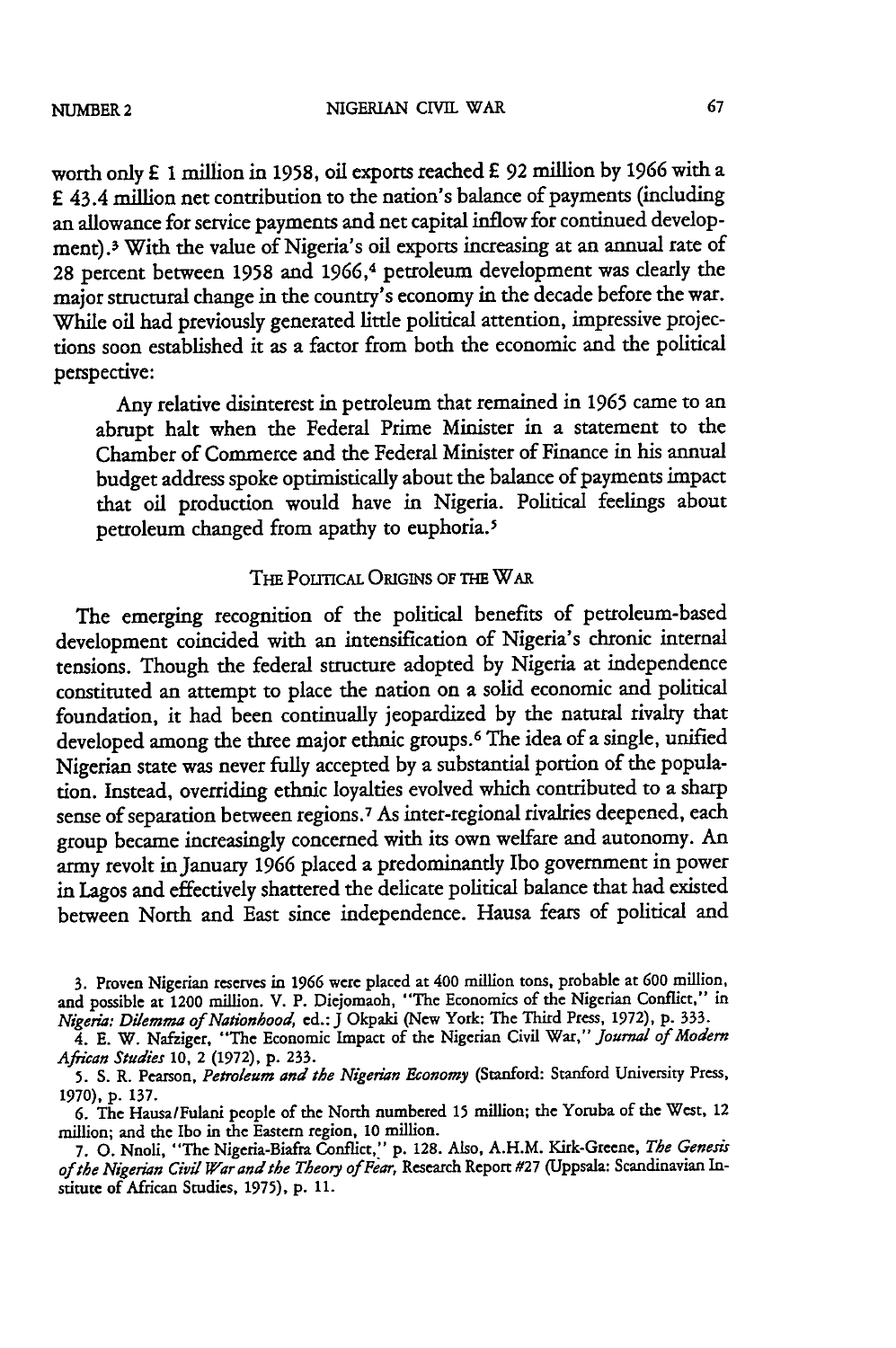economic domination by the better-educated Ibo appeared justified when it was announced that regional subdivision would be abolished in an attempt to unify the country: many Northern civil servants would be replaced.

The reaction in the Hausa areas was immediate and emotional. Violent riots erupted that took the lives of many Easterners living in the North<sup>8</sup> — eventually providing the momentum for a successful Northern counter-coup in July **1966.** Major-General Y. Gowon, a career officer from a small Northern tribe who played a minor role in the actual coup, emerged as the compromise choice for head of state. Gowon's leadership was ineffective, however, in the Eastern region where Lt. Col. C. **0.** Ojukwu, the former military governor, rejected all claims of federal authority, alleging that the coup was little more than an attempt to subject the Ibo to Northern domination. But despite Ojukwu's call for a temporary "drawing apart" of the regions of Nigeria **-** to allow the wounds of the two coups to heal - Eastern secession was not seriously considered until a new wave of massacres broke out in the North in September **1966** which claimed the lives of some 30,000 Eastern people.9 As the refugees streamed down from the North, relations between Ojukwu and Lagos deteriorated rapidly.

## PETROLEUM AND SECESSION

Nigeria's new oil wealth deepened the political cleavages that were pushing the Eastern region toward secession. Only two of the country's four regions contained producing oil fields or evidence of petroleum reserves. In **1966,** 62.9 percent of Nigerian output came from the Eastern region and the remaining 37.1 percent from the neighboring Mid-West region.<sup>10</sup> Federal policies requiring the redistribution of oil revenues therefore proved distasteful to the Ibos, who constituted a clear majority of the population in the Eastern region. While 100 percent of agricultural income was returned to the region of origin only a fraction of crude oil revenues accrued to it:

As revenues from petroleum grew, absolutely and proportionally to total government revenues, pressures were created that increased already existent ethnic rivalries. Those groups inhabiting areas where oil was being produced tended to oppose the procedures in force that redistributed oil revenues, whereas groups living in areas without petroleum generally pressed for greater redistribution.<sup>11</sup>

<sup>8.</sup> **Ibo** merchants were present throughout the country.

**<sup>9.</sup>** S. Cronje, *The World and Nigeria: The Diplomatic History of the Biafran War, 1967-1970* (London: Sidgwick and Jackson, 1972), pp. 17-18.

**<sup>10.</sup>** Diejomaoh, p. 333.

<sup>11.</sup> Pearson, *Petroleum and the Nigerian Economy,* p. 142.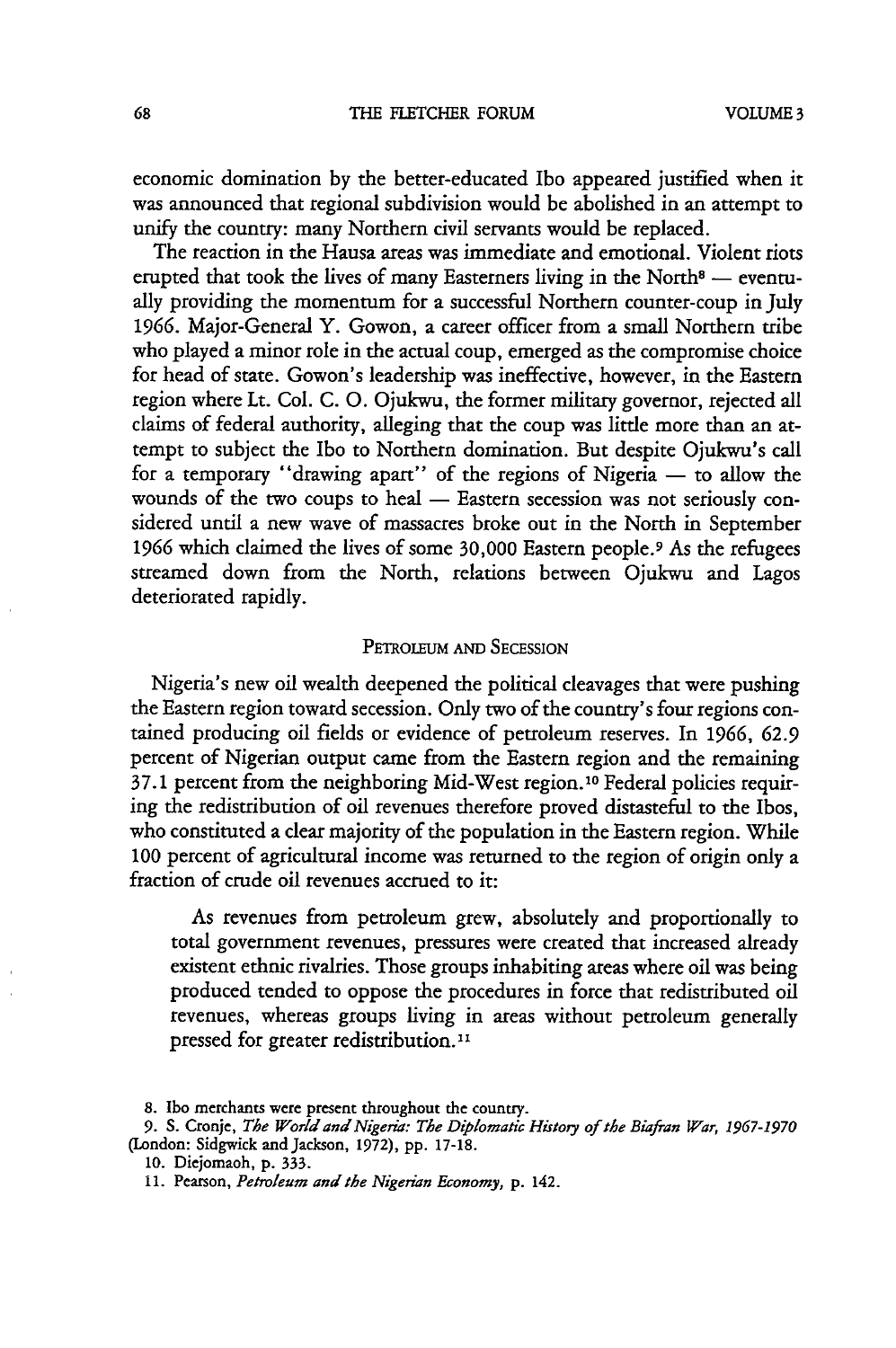The Ibo commitment to secession was given significant impetus in mid-May **1967** when Gowon announced plans for the realignment of Nigeria's four administrative regions into twelve separate states. The former Eastern region was divided into three states (East Central, Rivers, and South-Eastern) and only the landlocked and overcrowded East Central remained chiefly Ibo. (See map, page 81). The new partition effectively denied the Ibo people control of Port Harcourt and the major petroleum fields of the area which were concentrated within the borders of the new Rivers state. 12 The boundaries were not reflective of ethnic groupings: the East Central state was cut off from a substantial number of people - and oil wells - in areas that had previously been classified as Ibo by the federal government<sup>13</sup> (Port Harcourt's population was almost **80** percent Ibo).

With actual production of April 1967 as a base, more than *1/4* of total Nigerian oil production occurred in Ibo-inhabited areas. By far the largest portion of this was in the (newly-formed) predominantly non-Ibo Rivers state, where Ibo oil areas accounted for nearly half of total production.<sup>14</sup>

The new arrangement could be expected to seriously diminish Ibo oil revenues. They would be redistributed on the basis of a formula giving **50** percent to the state of origin, retaining 15 percent for the use of the federal government, and dispensing the remaining 35 percent among the states on the basis of population.

For the East to accept such an arrangement would deprive Ojukwu's government of **60%** of its agricultural revenues and **95%** of its income from petroleum. Cut off from Calabar, Ogoja and Port Harcourt, the over-populated Ibo heartland would thus become landlocked, underfed and relatively impoverished.<sup>1</sup>

Equally important, the imposition of the new state structure destroyed any lingering Ibo hopes that the Gowon government would be sensitive to their interests. Though secession probably would have occurred eventually without the realignment, the process was accelerated dramatically. By the end of May, Ojukwu had announced the formal withdrawal of the Eastern region from the Nigerian federation.

 $\bar{T}_{\cdot,\cdot}$  risks involved in the commitment to secession were considerable, but the

12. "The division was designed to court the non-Ibo minorities by grouping them into separate Rivers and South-eastern states.. .. Lagos expected the move to incite a revolt of non-Ibos against Ojukwu, but the minorities remained loyal without apparent coercion." Cronje, *The World and Nigeria,* p. 22.

13. *The Economist,* October **7, 1967,** p. **19.**

14. Pearson, p. 141.

15. J.J. Stremlau, "The International Politics of the Nigerian Civil War," (Ph.D. dissertation, Fletcher School of Law and Diplomacy, 1974), p. 108.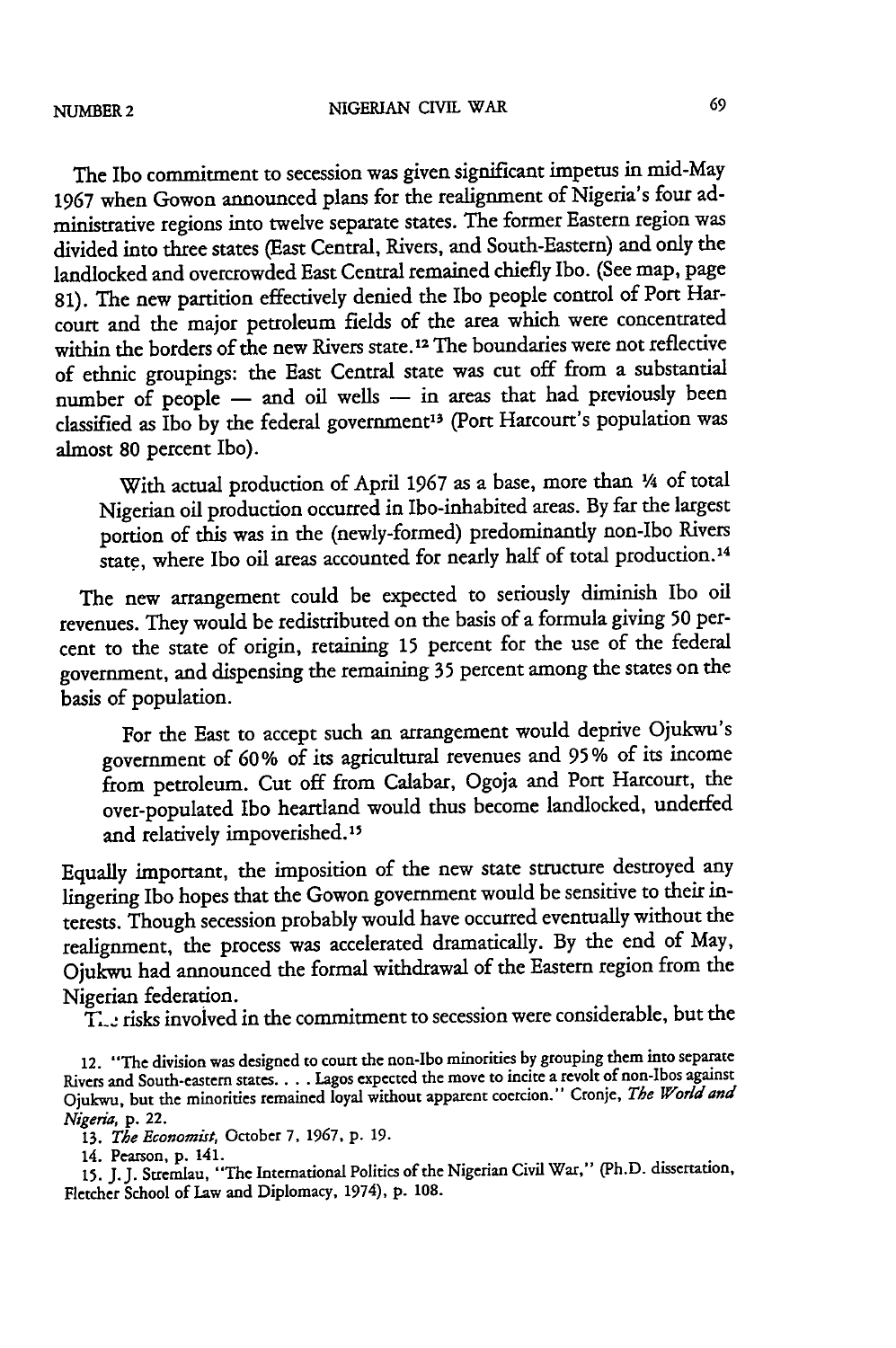inclusion of the entire Eastern region in the Biafran state (and hence the Rivers state's 57.1 percent of Nigeria's **1966** output) gave the fledgling nation the potential for economic viability, if not prosperity. Control of the neighboring Mid-West state **-** which also had a substantial Ibo population **-** would have permitted the Biafrans to exploit all of Nigeria's producing oil fields. One analyst projected that an independent Biafra encompassing only the East:

**...** would have had a petroleum-dominated economy, with oil being responsible for as much as  $\frac{2}{3}$  of government revenues,  $\frac{3}{4}$  of foreign exchange earnings, and *1/4* of GNP. The potential for growth that petroleum might have imparted to some 12 million Biafrans is enormous. <sup>16</sup>

Nigeria's oil wealth was not directly responsible for the schism that produced civil war in July 1967; other influential factors included the long-standing distrust and political rivalry between the three principal ethnic groups, the predominance of Ibo traders in the Hausa regions, and the Northern massacres. It is nonetheless evident that when conditions developed in 1966-1967 which the Ibo leaders found unpalatable, they were aware that a successful withdrawal of the Eastern region from the federation would present enviable economic prospects for a new Ibo nation. Petroleum was, therefore, a crucial "threshold ingredient" precipitating secession: without the prospects of oil revenue, the economic rationale for a Biafran nation would have been unconvincing. In March **1969,** the Nigerian Commissioner for Economic Development declared:

The root cause of the present civil war is really an economic one **....** I am convinced that if there were no petroleum discovered in large quantities in parts of the former Eastern region, the secessionists would not have tried to break up Nigeria.<sup>17</sup>

# BIAFRA AND THE CIVIL WAR

Firmly committed to secession on May 30, 1967, Biafran leaders immediately set out to establish their new nation's economic viability. The key was judged to be the control of Port Harcourt and its oil-rich environs: the surrounding marshy creeks were the principal source of Nigerian high-grade crude, and the nearby channel island of Bonny was Nigeria's only export terminal for petroleum. While Ojukwu maintains that he did not anticipate immediate international diplomatic recognition given the little that Biafra had to offer any prospective ally, he clearly expected it to follow automatically once Biafra had

**16.** Pearson, p. 151. 17. Nafziger, p. 234.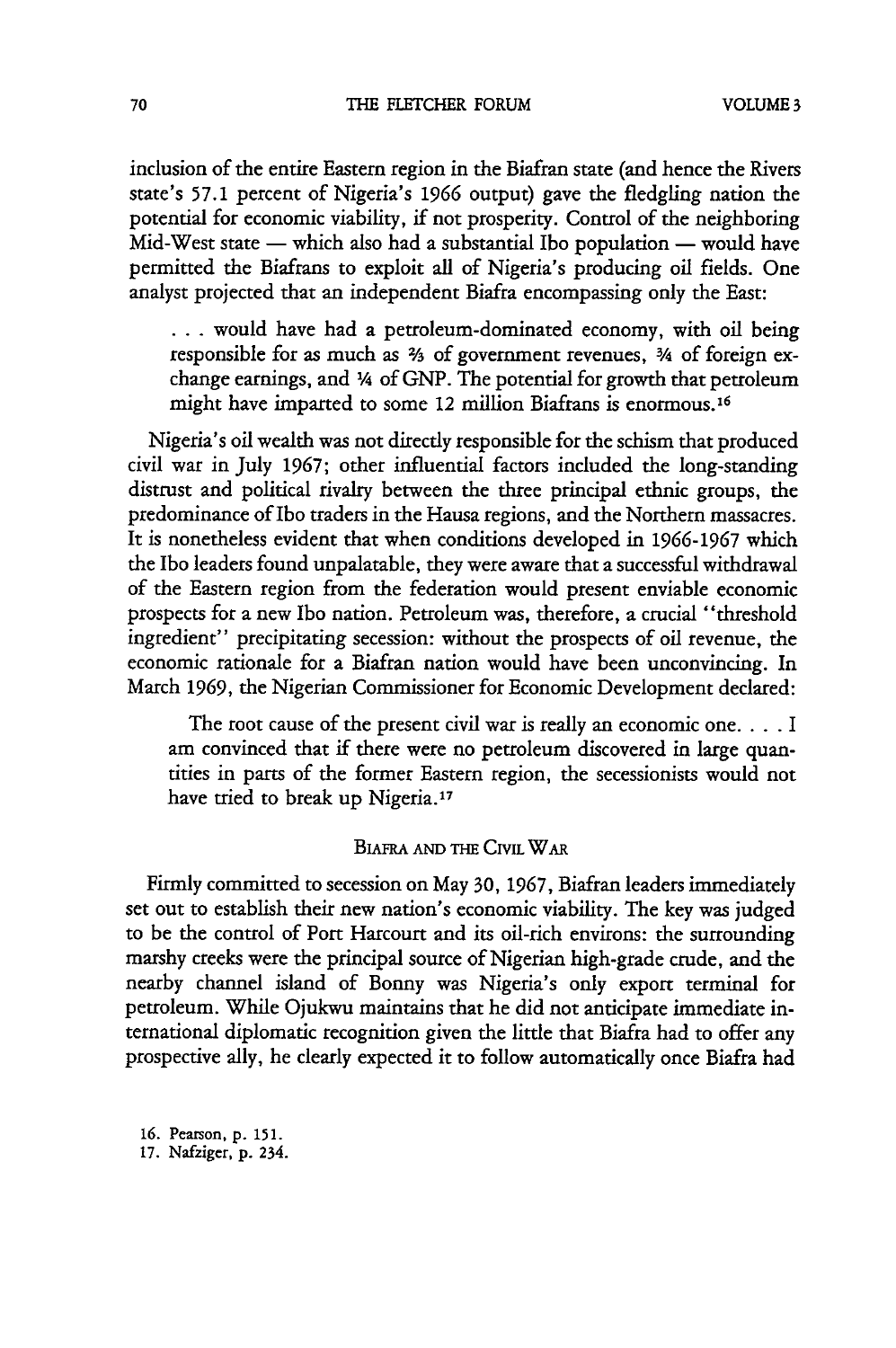proved itself to be a viable state - "a situation which would necessarily include the retention of control over the oil fields in the River areas."<sup>18</sup>

The Biafrans had little difficulty assuming control of the industrial area and petroleum export facilities. Though the local majority tribes, fearful of potential Ibo domination, were lukewarm in their support for the new nation, they responded to Ibo overtures. They were well aware that all Easterners had been targets of the Northern massacres and that a number of non-Ibo Eastern leaders had been imprisoned for voicing opposition to the Lagos regime.<sup>19</sup>

The federal government reacted promptly to Biafran secession by imposing strict economic sanctions, including a blockade of all exports except crude petroleum. All earnings from oil sales would accrue to Lagos until the semiannual royalties were due on July 10.20 Confronted by the possibility that the revenues from Biafran oil exports would benefit Gowon, and pressured by the demands of military preparedness and the requirements of a sizable refugee population,21 Ojukwu demanded £ 7 million due from Shell-BP in taxes and royalties on production of the Eastern region. Though Biafran lawyers provided the company with a legal framework within which to act, the payment was never made. A combination of the extension of the federal blockade to include oil and the successful landing of federal troops on Bonny in the last week of July decisively undermined Ojukwu's bargaining position. Exports were completely cut off and the Biafrans could no longer claim total control over the region's oil installations and output. In August, the last Shell-BP employees left Biafra.

Biafran fortunes took a pronounced downward turn when a daring thrust into the Mid-West state in late August 1967 stalled and then was turned back as supply lines became overextended and the anticipated local support for the Ibo state failed to materialize. Gowon responded by committing the federal government to full-scale military operations "to crush the Ojukwu rebellion." The impact of the Nigerian army's plentiful manpower and abundant supplies soon became evident. By January 1968, the federal forces controlled the three key towns of the former Eastern region (Enugu, Nsukka, and Calabar), and by September they had reduced the Biafran state to a **60** mile by 30 mile enclave. It became quite clear that Biafra could not survive economically without oil after the federal forces captured Bonny, for this meant that Biafra could not get any foreign exchange or tax revenues from oil. The Biafran resistance began to

20. Stremlau, p. 130.

21. The blockade forced the Biafrans to sell exports - primarily palm products - at low prices and to buy imports high.

<sup>18.</sup> Stremlau, p. 120.

**<sup>19.</sup>** Ojukwu, recognizing the need to encourage minority support, toured much of the non-Ibo Eastern region in the months prior to secession, focusing on the similarities between the Ibo and their neighbors. *West Africa,* May **6, 1967,** p. 579.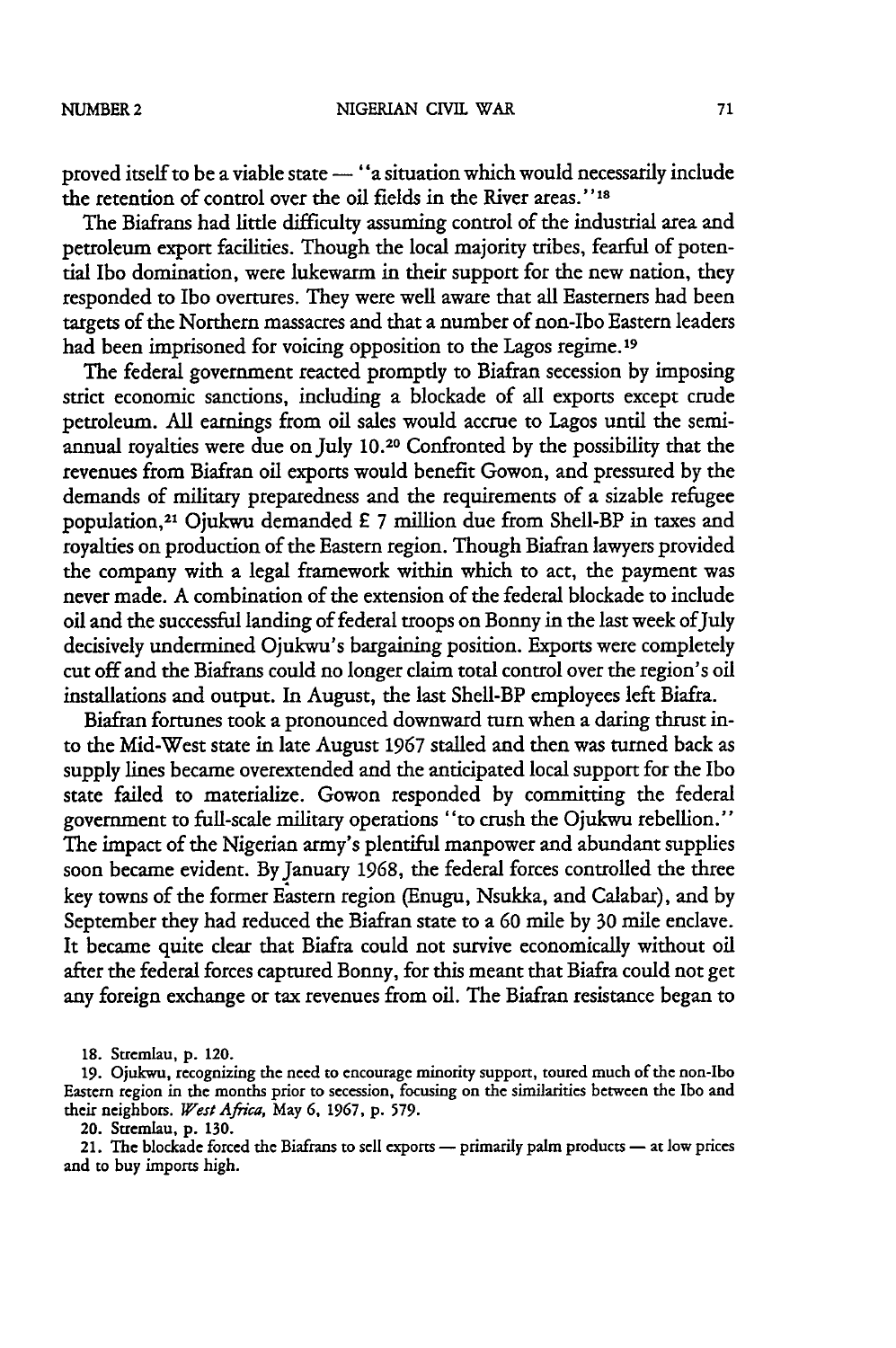collapse rapidly after the initial foreign resources (approximately \$20 million remained at secession from the regional government) and foreign currency obtained by selling Nigerian currency abroad had been exhausted, around April of 1968.<sup>22</sup> Only relief supplies of military equipment - primarily obtained indirectly from French sources - and a desperate counterattack that secured two critical oil wells enabled the secessionist forces to hold out until 1969.23

Faced with the deteriorating military situation and reversals on the international diplomatic front, Ojukwu aimed to take the offensive in 1969. Biafran guerrillas infiltrated many of the important strategic areas of the Mid-West and Rivers states. Tiny, propeller-driven "Minicons" **-** Swedish-built trainer planes fitted with rockets and extra fuel tanks **-** were used to threaten key positions from the air.

The principal non-military targets were to be the Gulf and Shell-BP oil installations. Gulf had maintained its output throughout the conflict and Shell-BP had resumed production in October 1968. Early in June 1969, Ojukwu declared, "oil **...** is the mainstay of the Nigerian economy and it is from oil that they [government forces] obtain all the necessary credits for the prosecution of this futile war."<sup>24</sup> The Ojukwu government assumed that effective harassment could persuade foreign governments with oil interests in Nigeria to press Lagos for an unconditional cease-fire and a negotiated settlement. Lagos had firmly rejected the idea of an armistice prior to negotiation since it would enable the Biafrans to retain some degree of bargaining power.

The Biafran counterattack had a considerable impact on Nigerian oil production. Ground forces made significant progress both in the Rivers state where output became irregular and in the Mid-West where the completion of Shell-BP's pipeline to Forcados was delayed. In May a guerrilla force raided an AGIP25 drilling site in Okpai, killing **11** Europeans and capturing **18** more. Though the action diminished foreign sympathy for the Biafran cause, there were reports that a sizable ransom (\$10 to \$20 million range) was paid by the Italian government. 26 The incident also gave Ojukwu the opportunity to address the major petroleum producers operating in Nigeria. He pointed out that the oil companies were basically uninterested in West African politics but nevertheless needed tranquil conditions to run a feasible commercial operation. "He then argued that since a guerrilla war would inevitably follow any Nigerian conventional military victory, it was the Biafrans, not the federal

22. Diejomaoh, p. 335.

23. Z. Cervenka, *The Nigerian War, 1967-70* (Frankfurt Am Main: Bernard und Graefe Verlag fier Wehrwesen, 1971), p. 64.

24. Stremlau, p. 515.

25. Nigeria AGIP Oil Co., Ltd. - jointly owned by Ente Nazionale Idrocarbum (ENI), Italian government (50 percent) and Phillips Petroleum Co. (US private - 50 percent).

**26.** Stremlau, p. 585.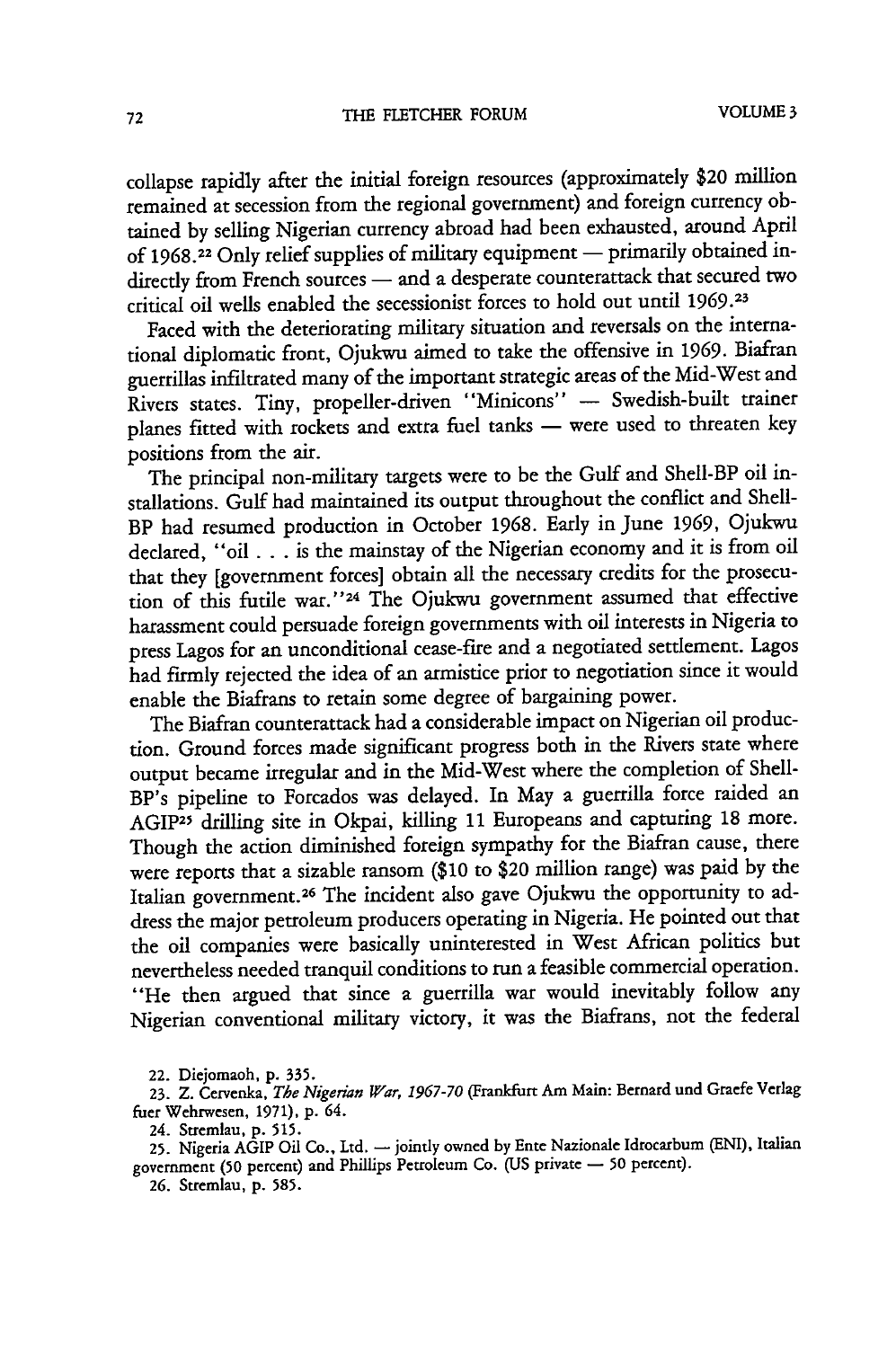government, who held the key to tranquility in the area."<sup>27</sup> Aware that the federal government could not protect all installations and personnel in exposed areas, Shell-BP withdrew a number of workers and dosed down several wells.

The Minicons were even more destructive: with an effective range of more than 200 miles and the ability to fly at altitudes low enough to avoid antiaircraft and radar detection, the tiny planes could strike Shell-BP's rapidly expanding Mid-West operations and Gulf's offshore installations. In May **1969,** they inflicted significant damage upon the Port Harcourt refinery, and by August the planes had succeeded in bombing several of Gulf's storage tanks off the Escravos Estuary. Colonel Robert Scott, Defense Advisor in the British High Commission in Lagos, expressed concern: "The Minicons are 'simple in the extreme,' but their effect on the Nigerian economy, particularly oil production, could be critical to the outcome of the **war.''28** Nigerian petroleum output dropped **18** percent from already reduced wartime levels to only 470,000 barrels per day in July and August as production was limited or suspended at a number of fields,29 and in October Gowon ordered Shell-BP to close the newlyopened Forcados terminal for fear of air attack.

Though damaging, the impact of the raids was not as dramatic as the Biafrans had expected: the Nigerian economy was never seriously damaged. Ojukwu overestimated the importance of petroleum in Nigeria's foreign exchange picture and underestimated the overall strength of the Nigerian economy. The federal government was forced to impose severe import restrictions and endure considerable deficit financing internally, but earnings from agriculture sustained a favorable foreign exchange position.30 When Ojukwu's tactics also failed to produce international intervention, the morale of the outmanned and undersupplied Biafran army faded rapidly. By January 1970 surrender was the only reasonable alternative.

# THE **FEDERAL** GovE **ENT AND** THE BuFMRN **SECESSION**

The Gowon-led government that took power in July 1966 was firmly opposed to the secession of the Eastern region. The withdrawal of an integral part of the federation would not only set a dangerous precedent for further balkanization, but it would also threaten Nigeria's position as a leading power in Black Africa. Though outwardly expressing concern for the status of the region's minority tribes under Ibo hegemony, Lagos was well aware that the successful establishment of a sovereign Biafran state would deprive Nigeria of almost two-thirds of its producing oil wells and virtually all of the processing in-

*27. The* Economist, June **28, 1969,** pp. 34, 37.

- **29.** *Ibid.,* p. **157.**
- **30.** Stremlau, p. **580.**

**<sup>28.</sup>** Cronje, p. **150.**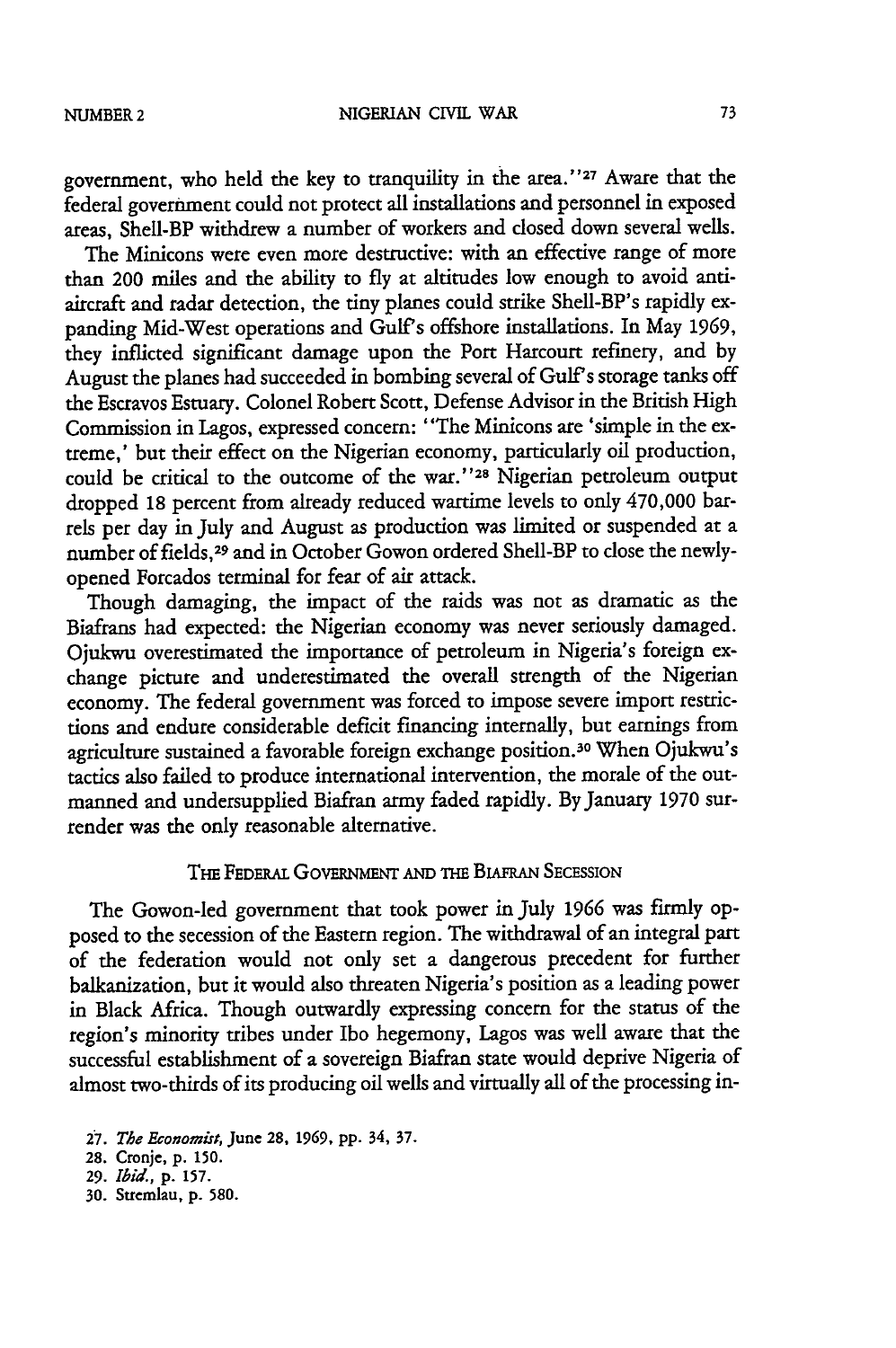stallations. The federal government recognized that the loss of the entire region and its abundant petroleum reserves would seriously affect the economic wellbeing of the nation:

The prospect of having the loss of Biafra, and especially Biafran oil, cut total revenues **by** 45%, reduced foreign exchange availability **by** nearly 40%, and decrease **GNP by 30%** surely provided a strong economic incentive for the leaders of federal Nigeria to wish to maintain a united Nigeria.<sup>31</sup>

Once the Biafran advance into the Mid-West state had convinced Gowon that full-scale military operations would be necessary against the secessionists, Lagos focused on the capture of the industrial and oil-producing centers of the Eastern region as the critical initial objectives. Ojukwu's claims of Biafran economic viability would be undermined<sup>32</sup> and the federal government would be assured a strong position **-** and control of the nation's oil **-** in any enforced negotiations (Gowon was fearful that non-African powers might forcibly promote an **OAU** peace initiative contrary to Nigerian interests). 33 Though the seizure of Bonny and the effective blockade on oil tankers denied the Biafrans any returns on the export of crude, Biafran control of the Port Harcourt-Bonny pipeline through **1968** restricted Nigerian production for the first year and a half of the war to Gulf s offshore wells in the Mid-West. As a result, Nigerian output decreased **86.7** percent from the first half of **1967** to the second, <sup>34</sup> resulting in a steady decline in Lagos' foreign exchange reserves.<sup>35</sup> The federa government therefore resorted to the exploitation of East-West rivalries to ensure a steady supply of military hardware<sup>36</sup> and vigorously encouraged the oil

31. Pearson bases the figures on projections of Nigeria's economy with and without Biafra: "In united Nigeria, oil production in 1973 might be between **1.8** and 2.4 million barrels per day, whereas comparable figures for Nigeria (less Biafra) are **0.9** to 1.1 million. In contrast to the £ 175-240 million figure for payments to government in united Nigeria, oil revenues would amount to £ 85-110 million in Nigeria (less Biafra). In united Nigeria the oil sector foreign exchange contribution would be £ 2 11-288 million, but in Nigeria (less Biafra) it would be £ 100-128 million. Finally the oil sector contribution to **GNP** would be £ 94-124 million in Nigeria (less Biafra)." Pearson, pp. 151-52.

32. Stremlau, p. 254.

33. *Ibid.,* pp. **155-56.**

34. Nafziger, p. 236.

35. *The Economist,* April 20, **1968,** p. 37.

**36.** The federal government proved reasonably adept at exploiting rivalries between Eastern and Western powers. When both the United States and Great Britain proved hesitant to supply the Nigerians with sophisticated aircraft, the Gowon government bought 20 MIG-15s. Despite Gowon's staunch anti-Communism, the Soviets proved ready to take up any slack in arms supplies from the West. "Nigeria's non-aligned status instantly acquired new credibility and for the duration of the conflict Gowon could use the threat of greater reliance on Moscow to ensure the flow of British small arms and to restrain the Western powers from pressing too vigorously for a compromise settlement on terms Gowon considered contrary to national interest." Stremlau, p. 144.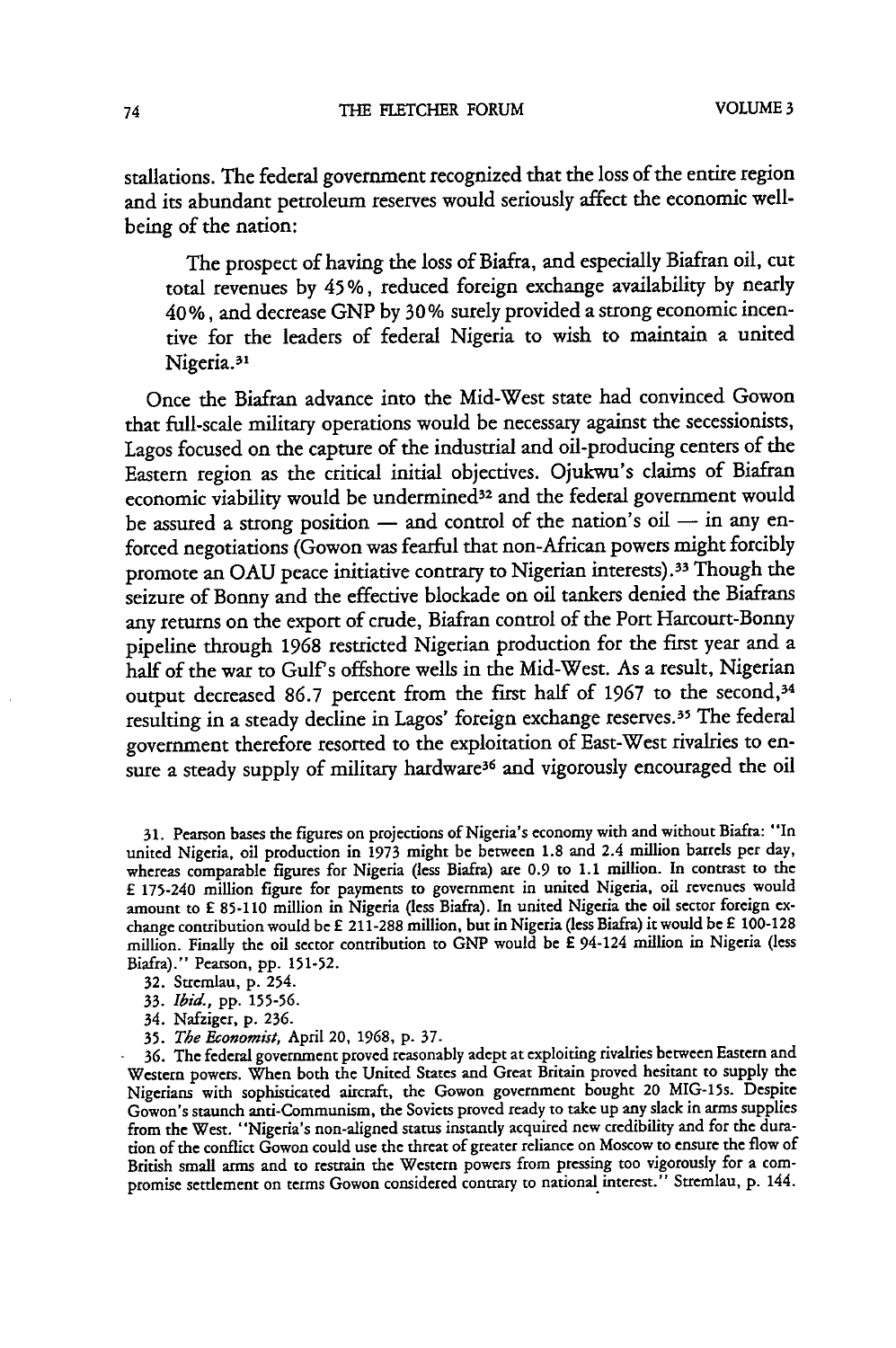companies to accelerate the pace of local development as an important potential source of exchange earnings. Shell-BP, encouraged by the fall of Bonny and the federal advance on Port Harcourt, embarked on a £ 42 million development program in March **1968** that focused on the construction of a 28-inch pipeline to carry Mid-Western petroleum to a deep water offshore loading terminal at Forcados. As new wells were established in the Mid-West and the Bonny terminal became operational again, the substantial investments paid **off:** in late **1968** Shell-BP oil flowed from Nigeria. By the end of 1969 new production peaks were recorded, with a favorable impact on the federal government's exchange position. The renewed stream of oil revenues that accrued to Lagos therefore helped tip the balance increasingly  $-$  and decisively  $-$  to the federal side as the war progressed.

# **GREAT BRITAIN AND THE BIAFRAN WAR**

Preliminary government reactions to the Biafran secession were muted and noncommittal in Great Britain. While the Secretary for Commonwealth Affairs declared, "at this stage there can be no recognition of the Eastern region **... ,"37** government officials were actively conferring with secessionist authorities in the Biafian capital of Enugu. This apparent vacillation was principally a response to the simultaneous eruption of the Six-Day War in the Middle East: one week after Ojukwu proclaimed an independent Biafran state Egypt announced the dosing of the Suez Canal. Britain's oil supplies were greatly disrupted, and Wilson's Labour government, seriously concerned with balancing overseas payments and trade, also faced the possibility that a  $devaluation of the pound would be necessary — a step which would further$ erode its already tenuous domestic support. The strategic importance of Nigeria's low-sulphur crude became increasingly apparent; with the Suez unavailable, Nigeria was almost **7000** miles closer to England than the Persian Gulf producers. Nigerian oil supplies would not drain British foreign exchange reserves as they originated in a Commonwealth country. Despite a basic preference for a united Nigeria, Britain therefore refrained from making any firm commitments. As long as the Biafrans controlled the major oil fields and processing installations, it would not be in Britain's best interests to take sides.

A number of considerations dictated a British policy of support for'Lagos. Nigeria's federal system, regarded as Britain's showplace for African independence, was founded upon the conviction that real progress could only be achieved within the framework of large, powerful political units. Many were afraid that the survival of the Biafran state would invite further fragmentation if not the total disintegration of the federal structure. Nigeria was also Britain's

**37.** *Ibid.,* **p.** 116.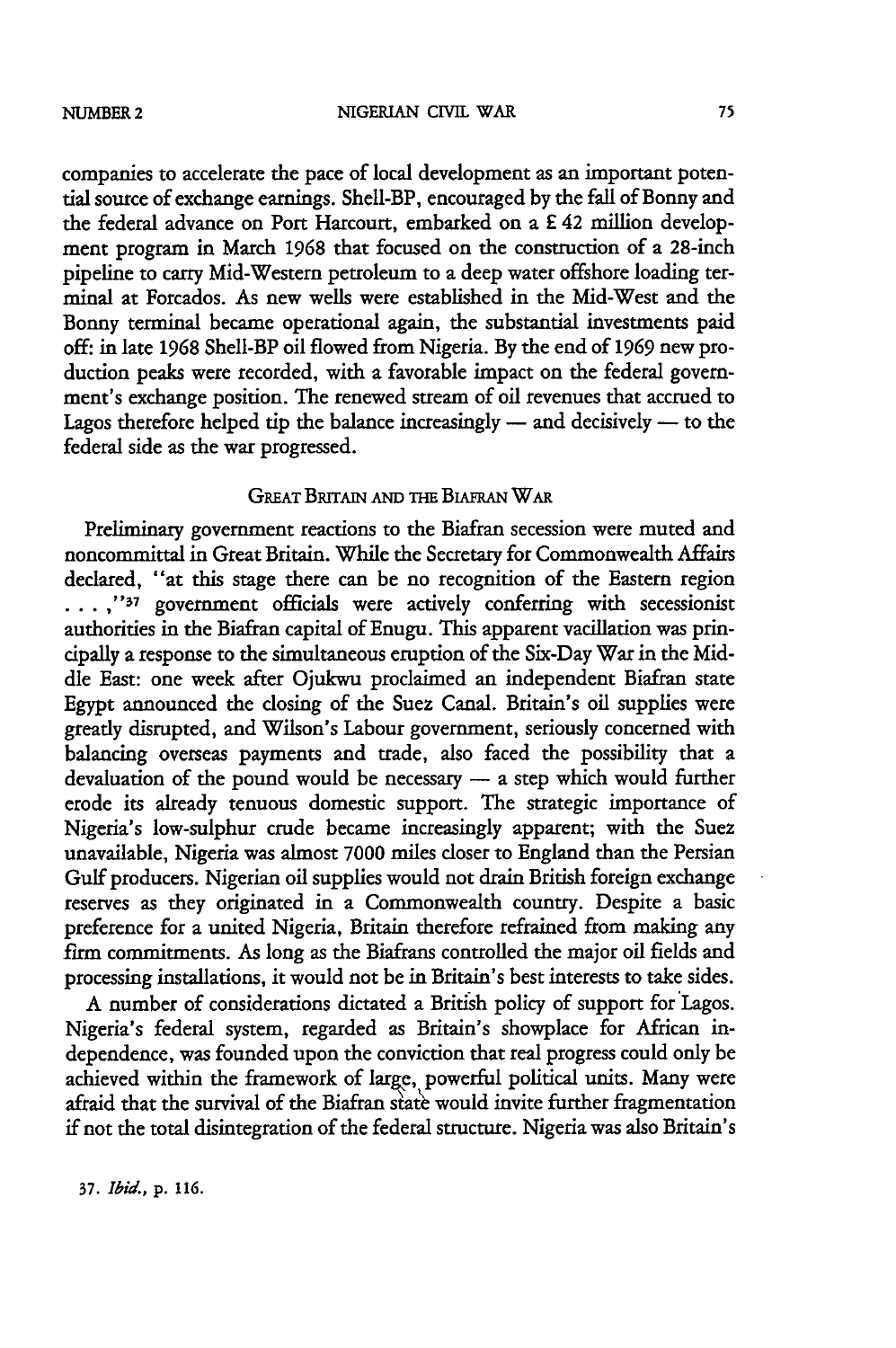largest market in Black Africa: in **1965,** British investments there were worth **\$568** million, and comprised 53 percent of all foreign investment in Nigeria.38 It was not until the federal forces had successfully blockaded Biafran exports and controlled the Bonny terminal that the British made a decisive commitment to Lagos: Biafra had lost effective control of the oil. The abruptness of London's decision was reflected in a follow-up report by the Nigerian High Commission in England:

Britain's shift to unequivocal support of one Nigeria came suddenly when Nsukka fell (onJuly **16)** and then Bonny. During that time Nigeria received full and official assurances from representatives of the Foreign Office **....** <sup>39</sup>

When the British government blocked Shell-BP's promised payment to Ojukwu in August 1967, the oil company was forced to the federal side. By the end of 1967 it paid all outstanding taxes and royalties directly to Lagos:40

Once the decision to pay Lagos was taken, there was no turning back. From then on the survival of Biafra was a threat to Shell-BP, whatever reassurances Biafra's official statements offered the world: Ojukwu was nursing grievances which, as the company was well aware, were not entirely unjustified. <sup>41</sup>

The most obvious manifestation of Britain's support for Lagos was the substantial flow of military materials. Though British supplies accounted for less than two-fifths of Nigeria's arms imports in **1966,** by 1968 (the first full year of the war) almost four-fifths of Nigeria's weapons came from Great Britain.42 London justified the sales bn several grounds: they were declared to be "traditional" supplies; 43 it was maintained that by promoting a speedy end to the war they would protect British investments; and they were regarded as a necessary response to Soviet meddling in a Commonwealth country. As the war turned increasingly against the Biafran forces in late 1967, Britain pressed for a cease-fire with formal peace negotiations. London recognized the growing threat to residual financial interests and the potential for considerable loss in a

**38.** Cervenka, **p.** 104.

*39.* Stemlau, **p.** 136.

40. Despite the eventual commitment to Lagos, it is clear that Shell-BP was initially quite willing to negotiate with the Biafrans. "Unlike Nigeria's traditional trading partners, it had no need for a big market in West Africa - what the company wanted was a cheap and reliable source of crude oil; from this point of view it was immaterial whether the revenues were paid to Lagos or Enugu." Cronje, **p. 170.**

41. *Ibid.,* **p. 170.**

42. Cervenka, **p. 106.**

43. As recently as **1963,** Great Britain had supplied 75 percent of Nigeria's arms imports.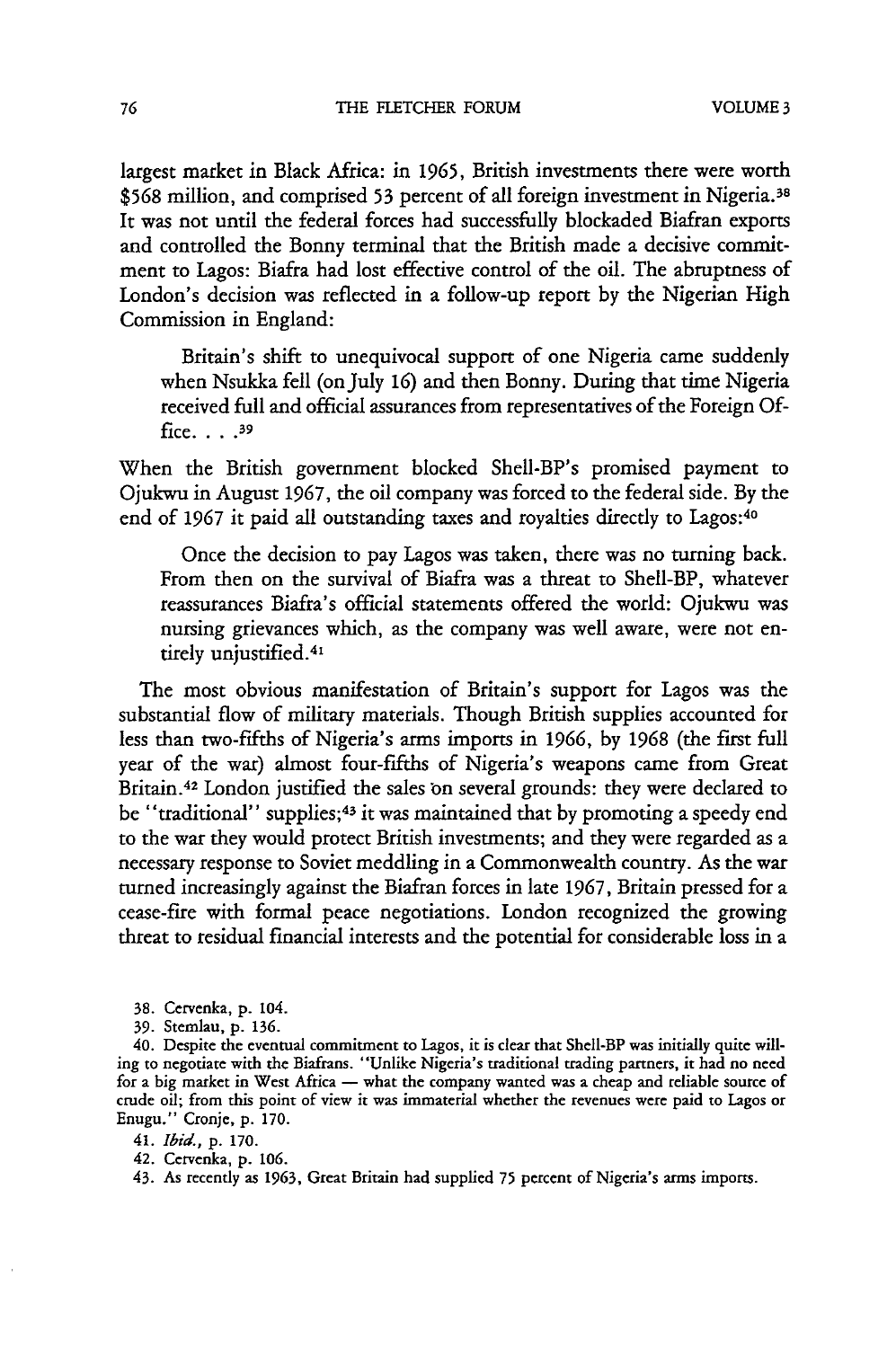protracted war: the flow of oil had been severely diminished and Port Harcourt loomed as the next major federal objective  $-$  with \$250 million of British investment tied up in oil installations. <sup>44</sup>

As the war ground on throughout 1968 and 1969 and peace initiatives failed to gain momentum, internal pressures mounted in England - both official and popular - for the suspension of arms sales to Lagos. But Britain's substantial oil and commercial investments and the fear that Lagos might turn increasingly to the Soviet Union for military supplies prompted continued support for the federal government.

A further cause for not endangering relations with Lagos was the announcement on December 4, 1968 that Shell-BP had resumed oil production and that Nigerian production was expected to quickly surpass pre-war levels. The government was resigned to continue its policy of selling military equipment to Nigeria and, as before, tried to persuade its critics that in doing so London retained sufficient leverage to press Lagos on matters related to humanitarian intervention and on the need for a negotiated settlement.<sup>45</sup>

As prospects for a peaceful solution grew increasingly remote, Britain sought a speedy end to the war. The Minicon raids and other infiltration tactics convinced London that Nigerian oil interests could never be secure as long as Biafra survived and that the anticipated Nigerian oil boom would never be realized until the hostilities had been decisively terminated. By the following January British arms exports to Nigeria had contributed significantly to the Biafran surrender.

# FRANCE AND THE BIAFRAN WAR

France was the most powerful supporter of the Biafran cause. At the outset of the war deGaulle was willing to offer the Biafrans little more than humanitarian relief and refused to grant formal diplomatic recognition: "Informally French officials conveyed to [Ojukwu] that, 'we would like to help you but your situation looks hopeless.' **"46** By the summer of 1968, however, the determined resistance of the Biafran forces and the overwhelmingly pro-Biafran sentiments of the French public encouraged the government to endorse — but not officially recognize — the Biafran state. DeGaulle's Information Secretary therefore announced in July "that the Biafrans had 'demonstrated their will to assert themselves as a people' and that the conflict 'must be resolved on the

*44.* Stremlau, **pp. 209-10.**

45. *Ibid.,* **p. 511.**

*46. Ibid.,* **p. 410.**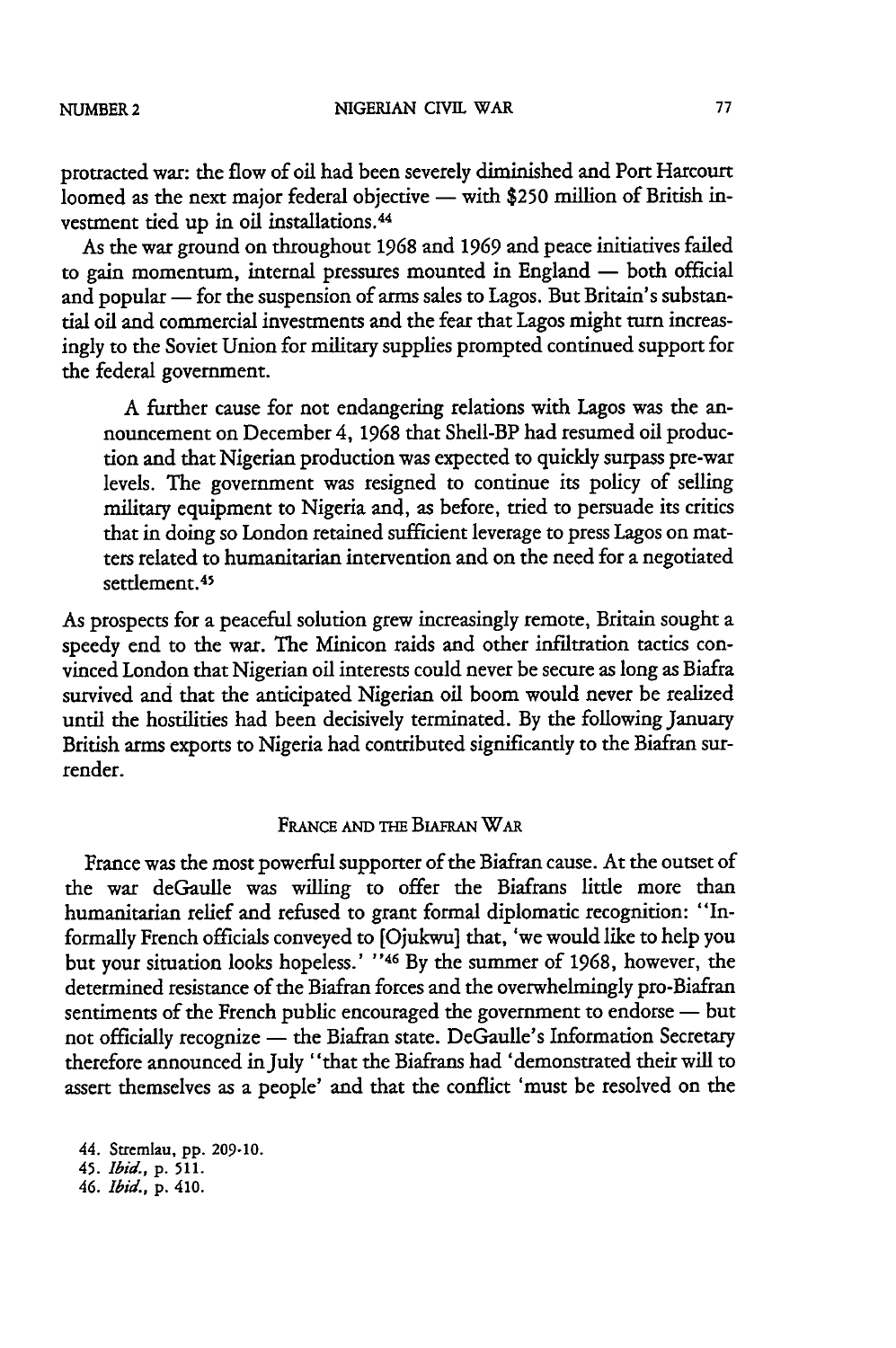basis of the right of peoples to self-determination.' "47 The formal endorsement was accompanied by a substantial increase in indirect French military assistance to the rebels, which proved decisive in sustaining Biafran resistance through the summer and fall of 1968.48 The underlying motives for France's support of the Biafran cause were complex although humanitarianism remained the sole official explanation. The disintegration of the Nigerian federation appeared consistent with deGaulle's philosophy of nationalism and national self-assertion that had prompted the breakup of the old French West African Federation in 1958. The strong position of a united Nigeria amidst the smaller and weaker Francophone states of West Africa also concerned deGaulle. 49 It appears, as well, that Britain's commitment to Lagos was perceived as a critical error in a war that would be difficult  $-$  if not impossible  $$ to win. Support for Biafra not only gave deGaulle an opportunity to embarrass a traditional rival but it also promised a significant potential economic reward should the secession prove successful.

France was far less dependent upon Nigerian oil than Great Britain,<sup>50</sup> but the petroleum factor nevertheless clearly figured in French policy calculations though to what extent is difficult to determine. Allegations of Biafran economic concessions to deGaulle were widely circulated. InJuly **1967** the London *Times* reported that the French government had authorized the stateowned *Rigie Autonome des Petroles* to participate in a deal with Ojukwu whereby SAFRAP would obtain the oil rights to an area capable of producing two million tons of petroleum a year for **\$15** million. And in August **1967** the *Morning Post* reported an agreement alleged to have been concluded between Biafra and the French branch of the House of Rothschild: in return for £ **6** million, the Rothschild Bank was to be granted "the exclusive rights of exploitation and extraction of all the deposits of the columbite ore, uranium, coal, tin concentrates, natural oil, and gold for the duration of **10** years." **51** But no detailed evidence of any Franco-Biafran deals has come to light.<sup>52</sup> Further-

**47.** *Ibid.*

48. France never officially furnished the Biafrans military supplies. Rather, the arms and equipment were acquired by the rebels through the Ivory Coast and Gabon, two West African nations that maintained close ties with France and had recognized the sovereignty of Biafra. This enabled the French to periodically assure the Nigerians 'in good faith' that they were supplying no military aid to the secessionists.

49. Schwartz, W., "Foreign Powers and the Nigerian War," *Afiica Report,* **15,** 2, (February, **1970):** pp. 12-14.

50. In 1966, France imported only 3 percent of its total oil purchases from Nigeria - as opposed to 10 percent for Great Britain - and the SAFRAP (a subsidiary of ERAP - *Enterprise des Recher*ches et d'Activités Petroliéres - and the only French company with oil concessions in Nigeria) oil fields were producing only **37,000** barrels per day inJune **1967** (compared to 486,000 for Shell-BP). Stremlau, p. 408; Cervenka, p. 115.

51. Cervenka, p. 114.

52. Cronje concludes that the Rothschild <sup>3</sup> scument was clearly a hastily concocted forgery, most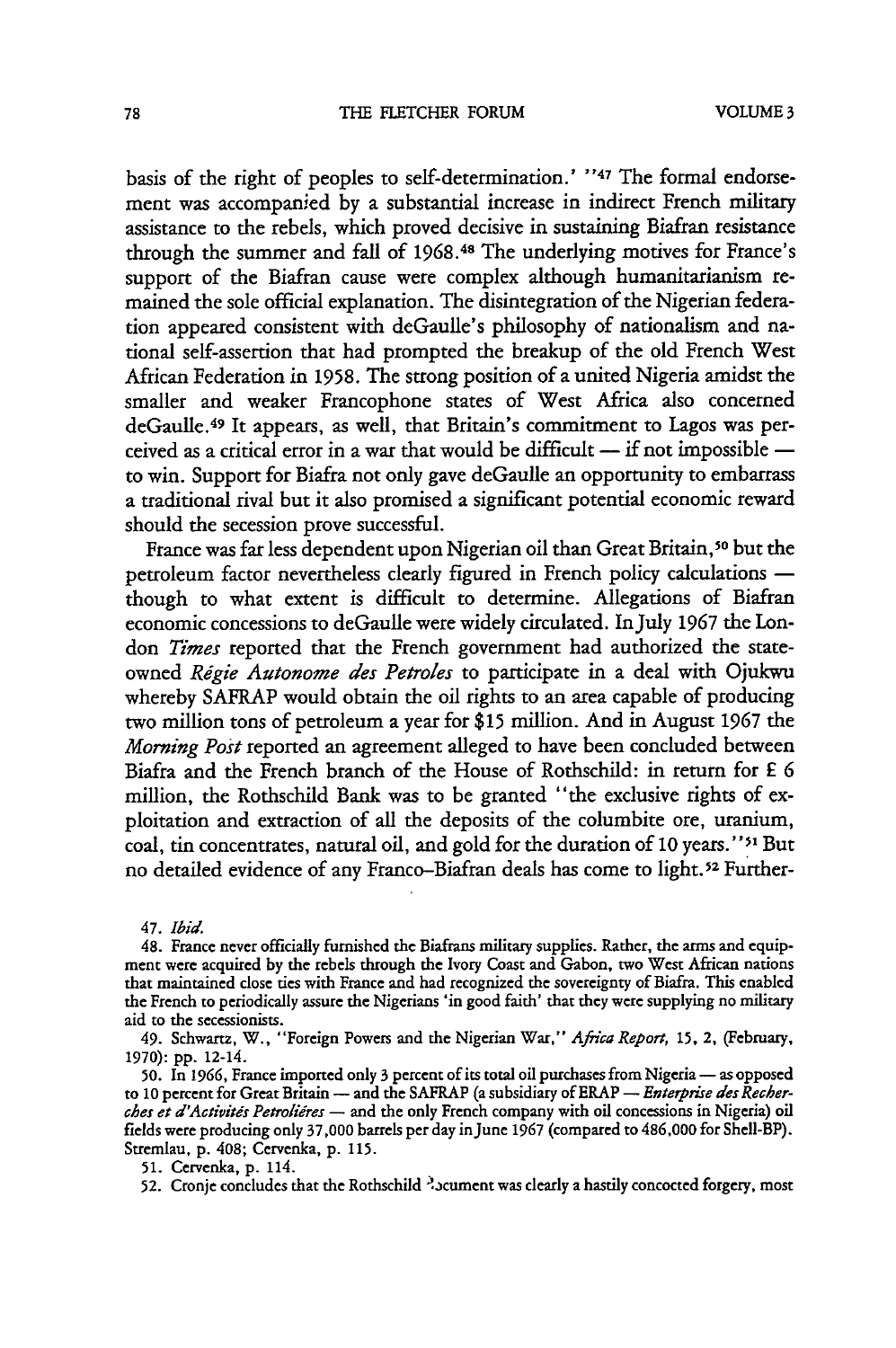more, in August **1967** Ojukwu was not yet particularly hard-pressed for foreign currency:

To assume that Ojukwu would have signed away Biafra's entire mineral wealth, including the vast oil reserves, for ten years was naive in the extreme, since he still had reason to hope that Shell-BP would pay him at least part of the revenues Biafra had claimed.<sup>53</sup>

Paradoxically, it was only after Biafra had lost control of the major Eastern oil fields that the French made their formal statement of support. The belated commitment was probably a means of hedging French bets: if Biafra managed to survive and gain international recognition, it would most likely encompass the entire Eastern region  $-$  and thus the rich oil reserves.<sup>54</sup> But despite its links with Biafra, the French government did not want to jeopardize its relations with Lagos. DeGaulle was well aware that French investors had some **\$100** million tied up in federal Nigeria<sup>55</sup> and that the oil-rich countries of North Africa were among the strongest supporters of Gowon's government.<sup>56</sup> France, therefore, never extended full recognition to Biafra and continued to engage in a lively trade with federal Nigeria. From 1967-1969, Nigeria recorded a \$115 million trade surplus with France, much of which went to the purchase of military equipment from England and the Soviet Union.57 Ultimately, French support for Biafra never had the political, military or economic impact necessary to ensure the survival of the state.

# OTHER NATIONS AND THE BIAFRAN WAR

Non-African nations other than France and England were less intimately involved with the conflict and based their actions principally on humanitarian or political factors rather than on petroleum-related issues. The United States, remembering the embarrassment of the Congo, was wary of entanglement in another African civil war and declared from the outset its **firm** intention to remain aloof from the affair. Four days after secession, Washington announced that it would neither sell nor otherwise supply arms to either side, "in order not to deepen the conflict."<sup>58</sup> As Nigeria was a Commonwealth country the

- **55.** Stremlau, **p.** 408.
- **56.** *Ibid.,* **p.** 413.
- **57.** *Ibid.,* **p.** 421.

**likely** produced in response to **fears** that Shell-BP was about to recognize Biafra's *defacto* control over the Eastern region's oil, **p. 217.**

**<sup>53.</sup>** *Ibid.,* **p. 217.**

<sup>54.</sup> Schwartz, **p.** 14; and Diejomaoh is more direct in his conclusion: "It is clear that French support for Biafra must have been in exchange for something substantial. **All** that Biafra had to offer was the promise of oil." **p.** 336.

**<sup>58.</sup>** Obunbadejo, **0.,** "Nigeria and the Great Powers: **The** Impact of the Civil War on Nigerian Foreign Policy," *African Affairs,* **75** (January, 1976): **pp.** 14-32.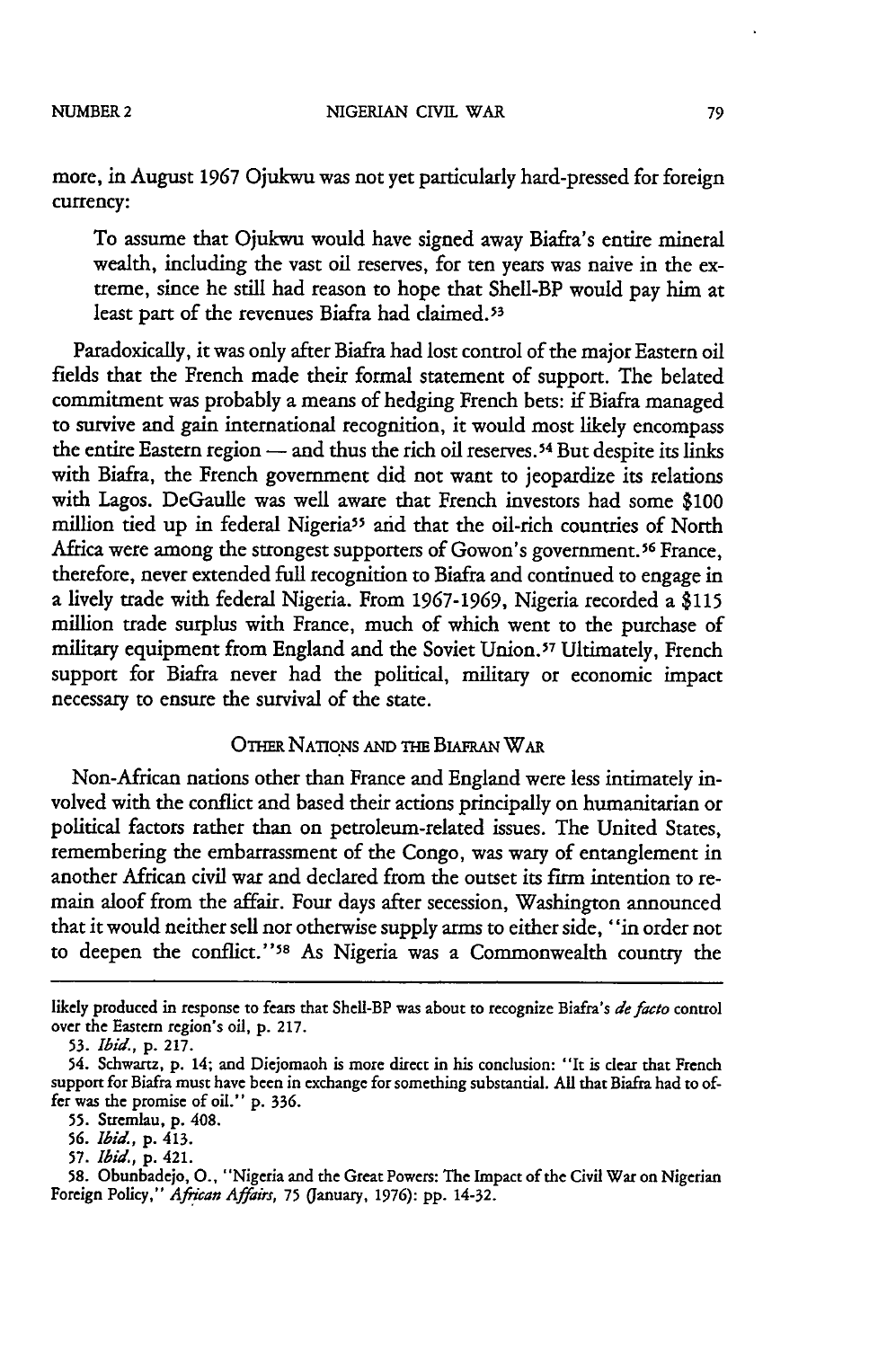hostilities fell within the British "sphere of influence" and were therefore essentially a British problem; Washington had judged Soviet involvement as an apparent rather than real threat.<sup>59</sup> Though the prolongation of the war and persuasive secessionist propaganda encouraged a strong pro-Biafran lobby in America, political support remained with the federal government and the weight of American investment was firmly on Lagos' side. "American investments (in Nigeria) more than doubled in the first two years of the conflict. **"60** Petroleum provided an important focus: Gulf, the second largest producer in Nigeria, expanded output rapidly during the war (by April 1969 it had increased its prewar production of 57,000 barrels per day to 200,000 and total investments reached \$168 million),<sup>61</sup> and a number of other Americanbased oil companies stepped up their activities. As the war stretched on, the American position became more and more pro-federal. The Americans were patient with Ojukwu's apparent insensitivity to the suffering of his people, and "whatever sympathy for Biafra there was in the State Department probably vanished when Biafra's Minicon air force attacked the new Gulf oil terminal in a surprise raid."<sup>62</sup>

Oil did not operate as an important factor in the involvement of other nations in the civil war. The Soviet Union was drawn in by early British equivocation and American refusals to supply arms: support for Lagos was a no-risk proposition that presented the potential for closer ties with a Black African power. Portugal provided non-military aid  $-$  at a price  $-$  to Biafra, but the rest of the middle-sized European nations followed the Anglo-American line: "while national self-interest might provide the required motivation, Biafra was too remote to propel even those governments reputed to possess an 'international conscience' into a collision course with Washington or London."<sup>63</sup> And while China and a number of African and Caribbean states supported the rebels in principle, the large-scale economic or military commitment needed to assure Biafran survival never appeared.

### **CONCLUSION**

Though Nigeria's vast potential petroleum wealth could not be officially recognized as the influential factor prompting Biafran secession and shaping the eventual outcome of the civil war, its pervasive role as a dominant compo-

59. "Even when the Soviet Union stepped into the conflict by effectively arming the federalists, the U.S. did not find it necessary to reverse its declared policy partly because it felt that Britain's commitment to the federal cause would check, if not neutralize, Moscow's efforts, and partly because it had worked out the Nigerian equation and come to the conclusion that as General Gowon was hardly a Bolshevik, there were obvious limitations to the extent to which he would flirt with the Russians." Ogunbadejo, p. **18.**

**<sup>60.</sup>** Cronje, p. **250.**

**<sup>61.</sup>** *Ibid.*

**<sup>62.</sup>** Ibid.

**<sup>63.</sup>** Ibid., p. 323.